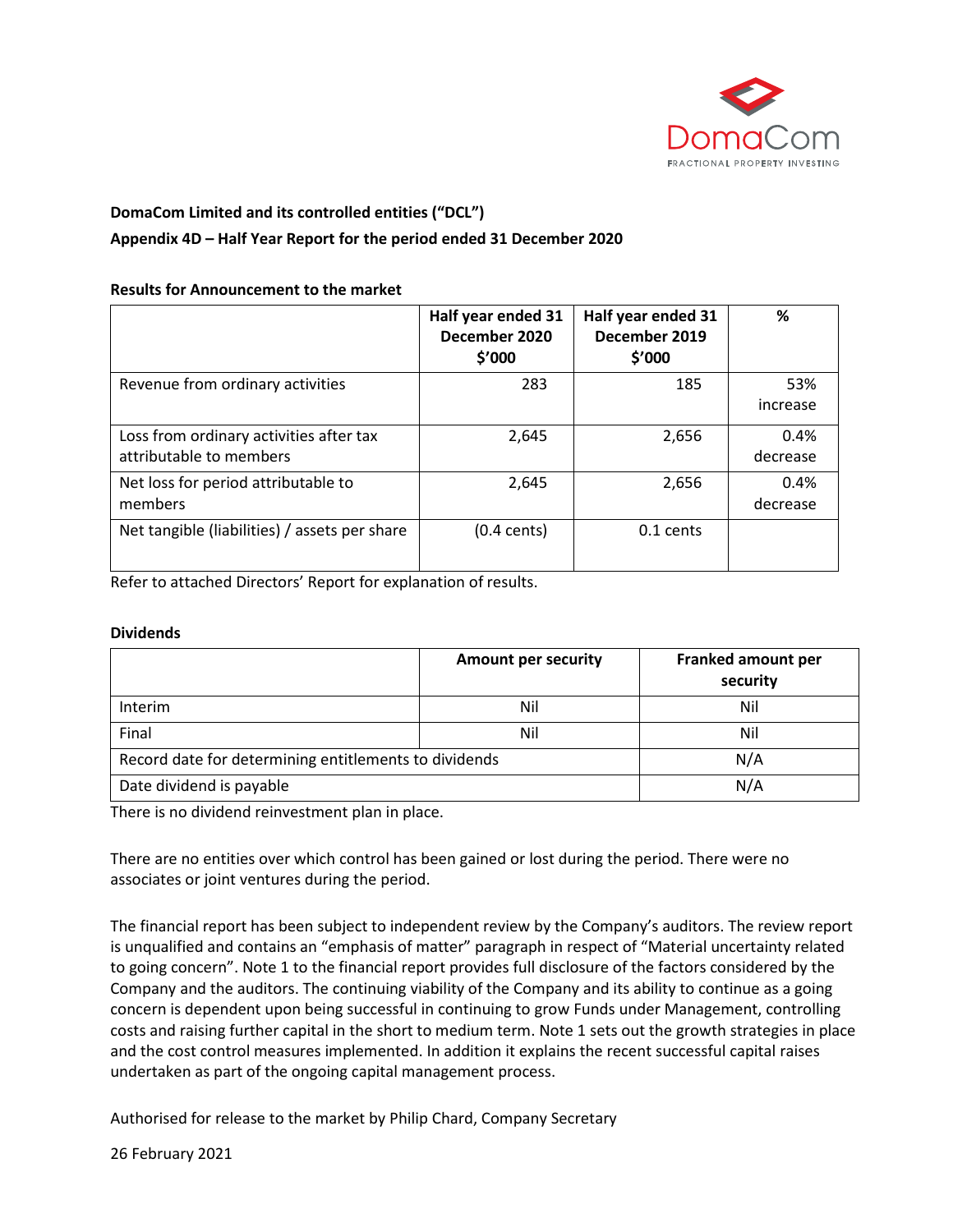DomaCom Limited

Financial report for the half-year ended 31 December 2020

ABN 69 604 384 885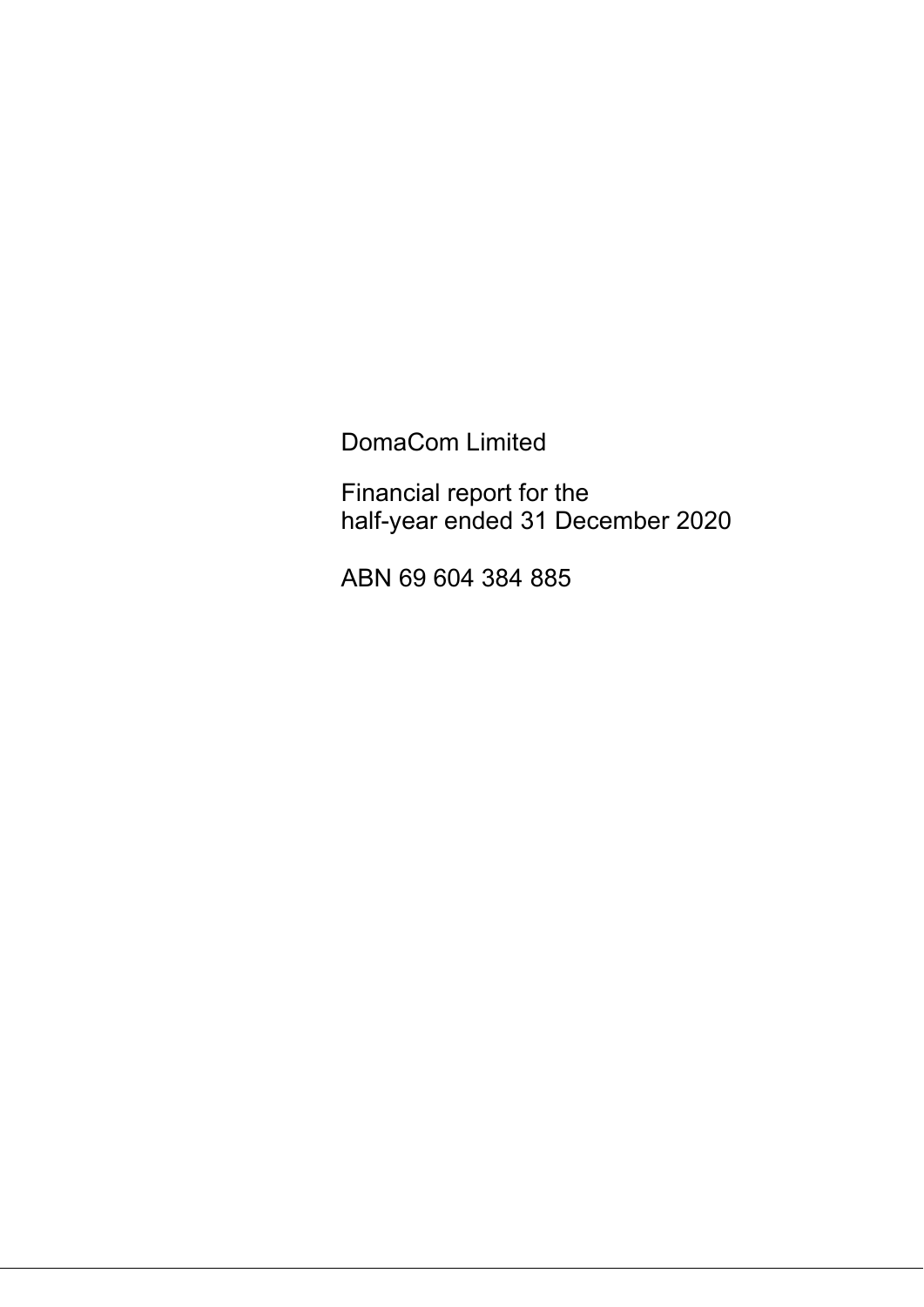## **DIRECTORS' REPORT 31 DECEMBER 2020**

Your directors present their report on DomaCom Limited (the "Company") and its Controlled Entities (the "Group") for the half-year ended 31 December 2020.

## **Director Details**

The following persons were Directors of DomaCom Limited during and since the end of the financial half-year:

- Mr Grahame D Evans (Chairman and Non-Executive Director)
- Mr David H Archbold (Non-Executive Director)
- Mr Graeme A Billings (Non-Executive Director)
- Mr Peter C Church OAM (Non-Executive Director)
- Mr George D Paxton (Non-Executive Director)
- Mr Matthew Roberts (Non-Executive Director)
- Mr Arthur Naoumidis (CEO and Executive Director)
- Mr Ross A Laidlaw (COO and Executive Director)

#### **Review of operations and financial results**

The operating result of the Group for the half-year ended 31 December 2020 was a loss of \$2.6 million (2019: \$2.7 million loss).

DomaCom derives fee revenue based on the assets under management in the DomaCom Fund. The fee revenue increased to \$218,823 for the six months to 31 December 2020 compared to \$182,104 for the comparable six month period.

The total funds under management as at 31 December 2020 was \$75 million (\$71 million at 30 June 2020). This is represented by 49% held in Property assets, 34% held in loans backed by first registered mortgages and 16% held in cash.

The operating costs include the costs of developing the DomaCom Platform, general staff costs and costs incurred in distributing and marketing the DomaCom products into our distribution channels. DomaCom continues to focus on tightly controlling costs.

The loss per share of \$0.01 (2019: \$0.01 loss per share) has remained stable compared to the prior reporting period.

Capital raising activities undertaken during the period included private placements of \$2.0 million on 4 September 2020 and \$1.6 million on 9 October 2020. This additional funding allows DomaCom to continue to develop the DomaCom Platform and provides funding to meet ongoing working capital requirements.

#### **Rental Property Accelerator**

During the period DomaCom has continued to develop the Rental Property Accelerator ("RPA"). The concept works in markets such as Melbourne and Sydney where there is an over supply of housing and developers are able to offer price discounts to the investors. DomaCom looks to attract long-term tenants through the gifting of equity in the form of units in a property over a period of time. The long-term tenant is more likely to look after the property as they also have part ownership and can look to increase their equity by buying further units on DomaCom's secondary market.

## **Essential Worker**

DomaCom is has entered an agreement with leading Australian Community Housing Provider BlueCHP Limited that will allow the Company to now move to the syndication phase for the Essential Worker pilot. This product aims to leverage the Government's affordable housing lending facility to deliver an RPA product for essential workers with a 25% discounted rent. This product is expected to be attractive due to low vacancy risk stemming from the security of the tenants' employment (nurses, firefighters, teachers, police) in addition to the emotional impact of supporting essential workers in the midst of a pandemic.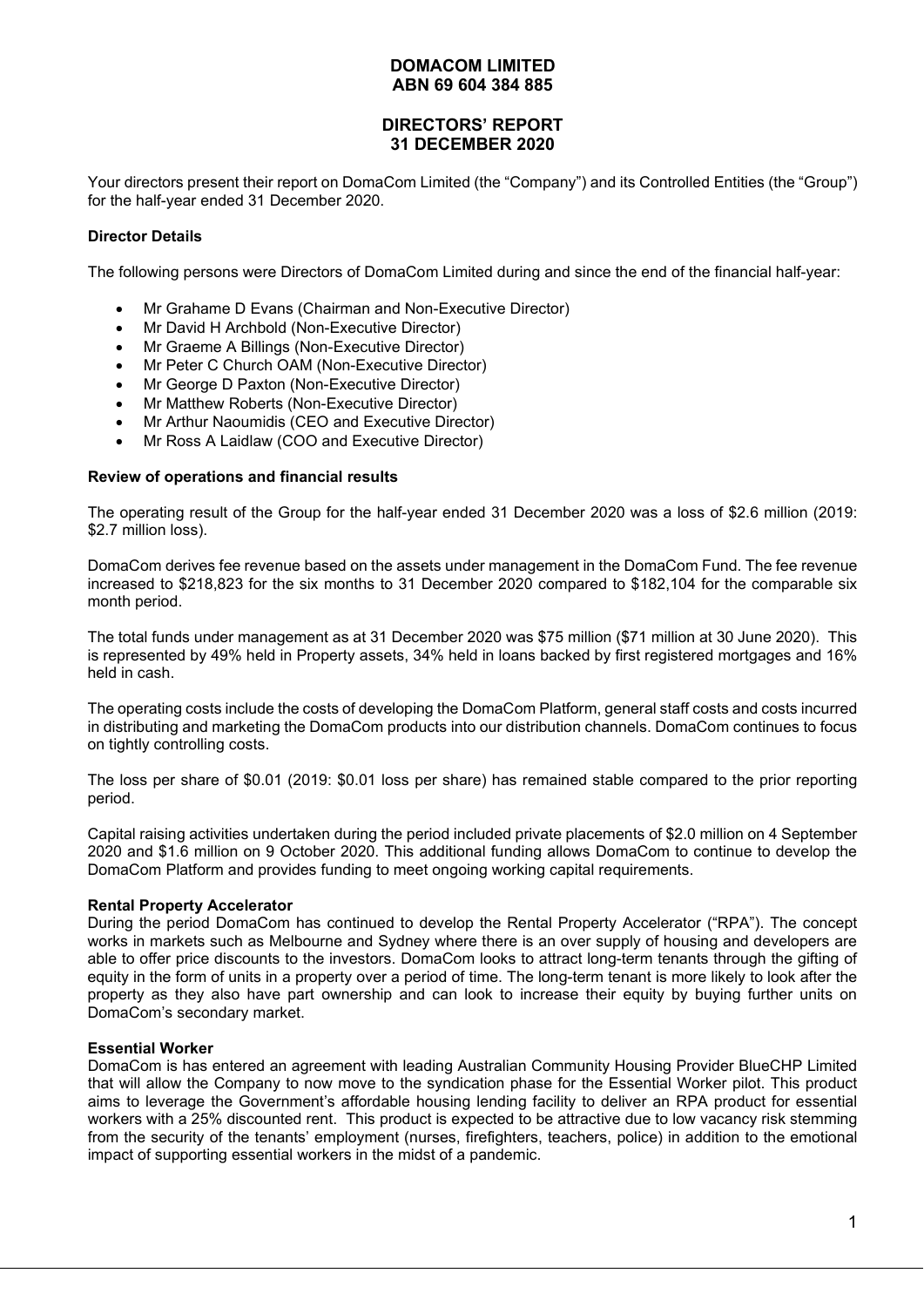## **DIRECTORS' REPORT 31 DECEMBER 2020**

#### **Equity Mortgage**

DomaCom has entered into an agreement with Crescent Group which will enable it to deliver a Shariah-compliant mortgage product. This will target the Australian Islamic communities who, in accordance with their religion, are prohibited from borrowing money. This product is believed to be less exposed to the current negative property environment as it is aiming to provide a method of obtaining leverage for those who wish to purchase a home but cannot borrow.

#### **Senior Equity Release Product Update**

The Senior Equity Release ("SER") Product adds another important piece of the puzzle to the retirement landscape and will allow Financial Planners increased choice and flexibility when dealing with Retirees and their decision with regards to their options concerning remaining in the family house, downsizing or moving into aged care accommodation.

In August 2020 DomaCom received a binding agreement from the Australian Taxation Office that confirms that retirees can use the DomaCom SER product to sell a fraction of their house and use up to \$600k to top up their super using the recently introduced Downsizer legislation.

#### **COVID-19**

DomaCom has not been significantly impacted operationally by COVID-19. As a cloud based business staff can work effectively from home. Our main target market is the financial planning industry which is generally well placed to interact using online services.

Although there was an initial flattening in FUM growth in March/April 2020, during the period from 31 March 2020 to 31 December 2020 DomaCom Funds Under Management grew by 14% to \$75.3m. Therefore there has continued to be demand for DomaCom products during the period of the pandemic.

The recent impact of COVID-19 on self-funded retirees' income has increased the market for Senior Equity Release. The Australian Taxation Office has confirmed the product meets the requirements of the recently introduced Downsizer legislation.

During the period ended 31 December 2020, the Group recognised income of \$50,000 for amounts received from the Australian Taxation Office from the COVID-19 Boosting Cash Flow for Employers program.

A copy of the Auditor's Independence Declaration as required under s307C of the Corporations Act 2001 is included on page 3 of this financial report and forms part of this Directors' Report.

Signed in accordance with a resolution of the Board of Directors:

**Grahame D Evans Arthur Naoumidis**<br> **Chairman Arthur Naoumidis**<br>
Director Chairman 26 February 2021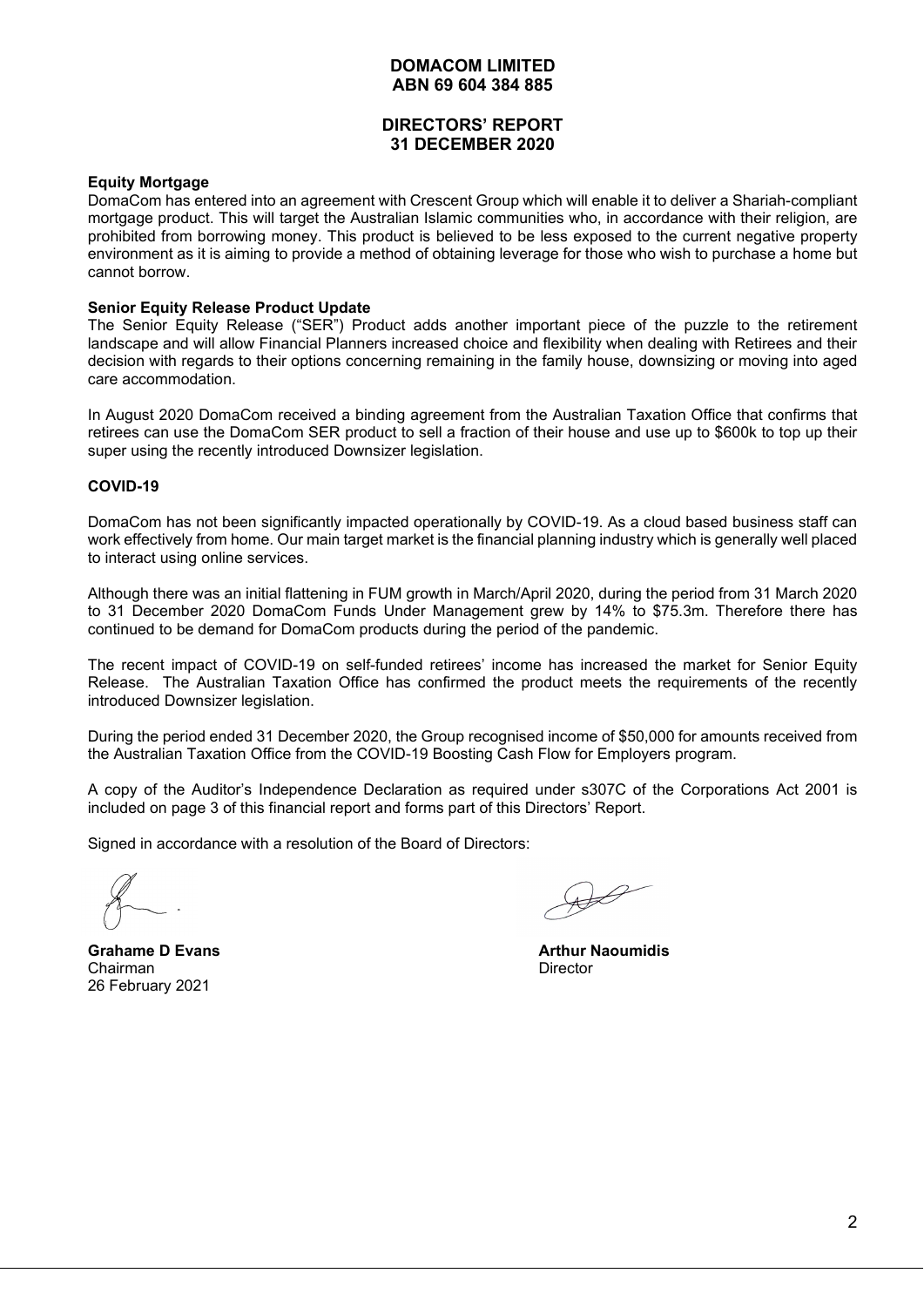

Collins Square, Tower 5 727 Collins Street Melbourne VIC 3008

Correspondence to: GPO Box 4736 Melbourne Victoria 3001

T +61 3 8320 2222 F +61 3 8320 2200 E info.vic@grantthornton.com.au W www.grantthornton.com.au

# **Auditor's Independence Declaration**

To the Directors of DomaCom Limited

In accordance with the requirements of section 307C of the *Corporations Act 2001*, as lead auditor for the review of DomaCom Limited for the half-year ended 31 December 2020, I declare that, to the best of my knowledge and belief, there have been:

a no contraventions of the auditor independence requirements of the *Corporations Act 2001* in relation to the review; and

b no contraventions of any applicable code of professional conduct in relation to the review.

anost Thomps

Grant Thornton Audit Pty Ltd Chartered Accountants

 $M \rightarrow A$ 

M A Cunningham Partner – Audit & Assurance

Melbourne, 26 February 2021

Grant Thornton Audit Pty Ltd ACN 130 913 594 a subsidiary or related entity of Grant Thornton Australia Ltd ABN 41 127 556 389

'Grant Thornton' refers to the brand under which the Grant Thornton member firms provide assurance, tax and advisory services to their clients and/or refers to one or more member firms, as the context requires. Grant Thornton Australia Ltd is a member firm of Grant Thornton International<br>Ltd (GTIL). GTIL and the member firms are not a worldwide partnership. GTIL delivered by the member firms. GTIL does not provide services to clients. GTIL and its member firms are not agents of, and do not obligate one another and are not liable for one another's acts or omissions. In the Australian context only, the use of the term 'Grant Thornton' may refer to<br>Grant Thornton Australia Limited ABN 41 127 556 389 and its Australian subsi Grant Thornton Australia Limited.

**www.grantthornton.com.au**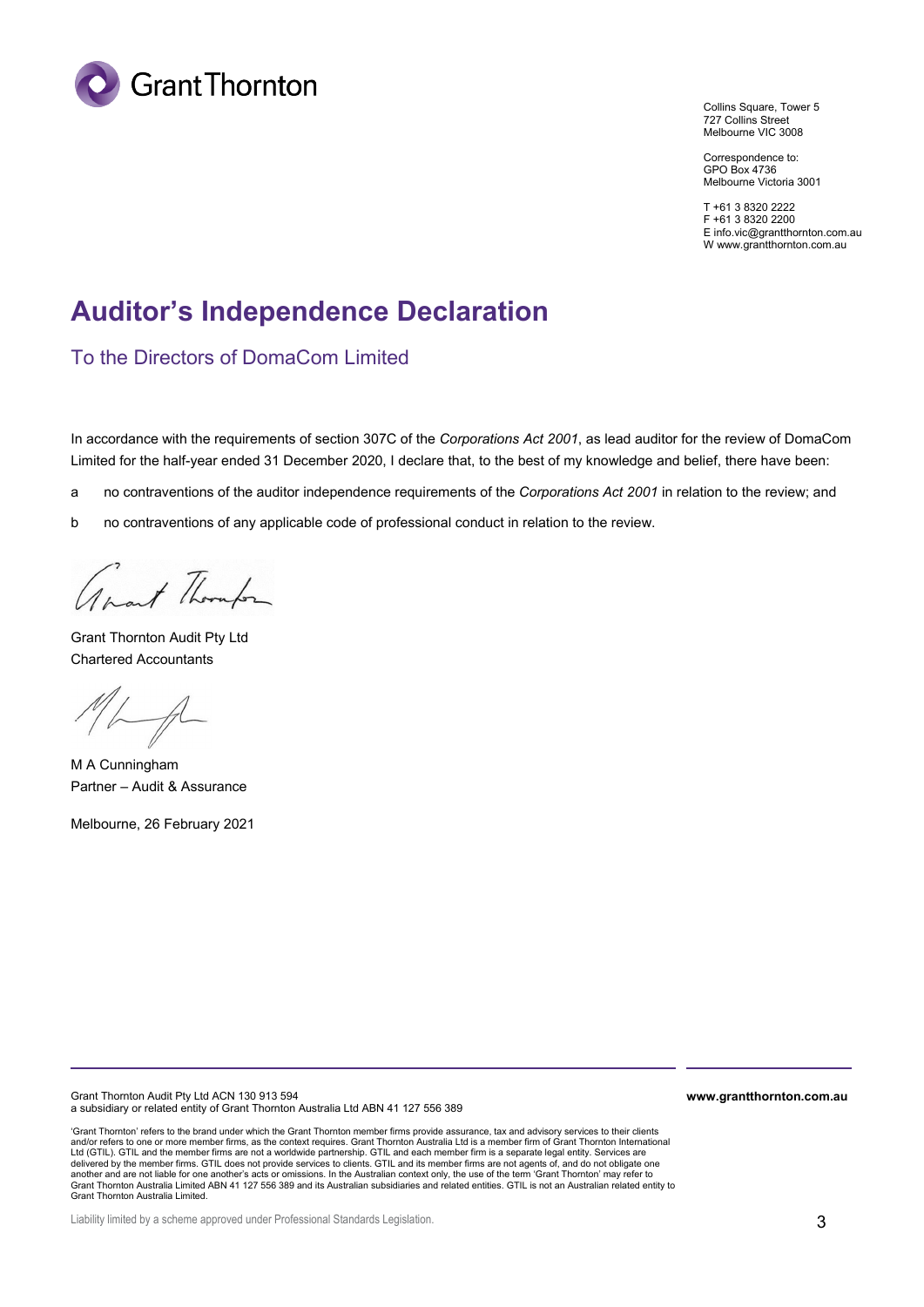## **CONSOLIDATED STATEMENT OF PROFIT OR LOSS AND OTHER COMPREHENSIVE INCOME FOR THE HALF-YEAR ENDED 31 DECEMBER 2020**

|                                                                                              | 31 December<br>2020 | 31 December<br>2019 |
|----------------------------------------------------------------------------------------------|---------------------|---------------------|
|                                                                                              | \$                  | S                   |
| <b>Revenue</b>                                                                               |                     |                     |
| <b>Management Fees</b>                                                                       | 218,823             | 182,104             |
| Interest Income                                                                              | 1,281               | 3,102               |
| Government grant income                                                                      | 50,000              |                     |
| Other income                                                                                 | 13,162              |                     |
|                                                                                              | 283,266             | 185,206             |
| <b>Expenses</b>                                                                              |                     |                     |
| Employee benefits expenses                                                                   | (1,080,459)         | (817, 116)          |
| Fund administration                                                                          | (101, 844)          | (108, 876)          |
| Rent                                                                                         | (34, 574)           | (24, 641)           |
| Depreciation                                                                                 | (270, 333)          | (447, 812)          |
| Insurance                                                                                    | (135, 074)          | (107, 052)          |
| Advertising                                                                                  | (252, 679)          | (258, 947)          |
| <b>Travel expenses</b>                                                                       | (5,039)             | (50, 111)           |
| IT expenditure                                                                               | (42,092)            | (36, 839)           |
| Telephone expenditure                                                                        | (14, 814)           | (24, 136)           |
| Professional fees                                                                            | (196, 655)          | (179, 762)          |
| Finance costs                                                                                | (499, 012)          | (475, 355)          |
| <b>Director Fees</b>                                                                         | (121, 535)          | (91, 543)           |
| Other expenses                                                                               | (173, 881)          | (218, 755)          |
| <b>Total Expenses</b>                                                                        | (2,927,991)         | (2,840,945)         |
| Loss before income tax                                                                       | (2,644,725)         | (2,655,739)         |
| Income tax expense                                                                           |                     |                     |
| Loss for the period                                                                          | (2,644,725)         | (2,655,739)         |
| Other comprehensive income<br>Items that may be reclassified subsequently to profit and loss |                     |                     |
| Exchange differences on translating foreign operations                                       | (352)               | (22)                |
| Other comprehensive income for the period                                                    | (352)               | (22)                |
| Total comprehensive loss for the period                                                      | (2,645,077)         | (2,655,761)         |
| <b>Earnings per share</b>                                                                    |                     |                     |
| Basic Loss per share                                                                         | (0.01)              | (0.01)              |
| Diluted Loss per share                                                                       | (0.01)              | (0.01)              |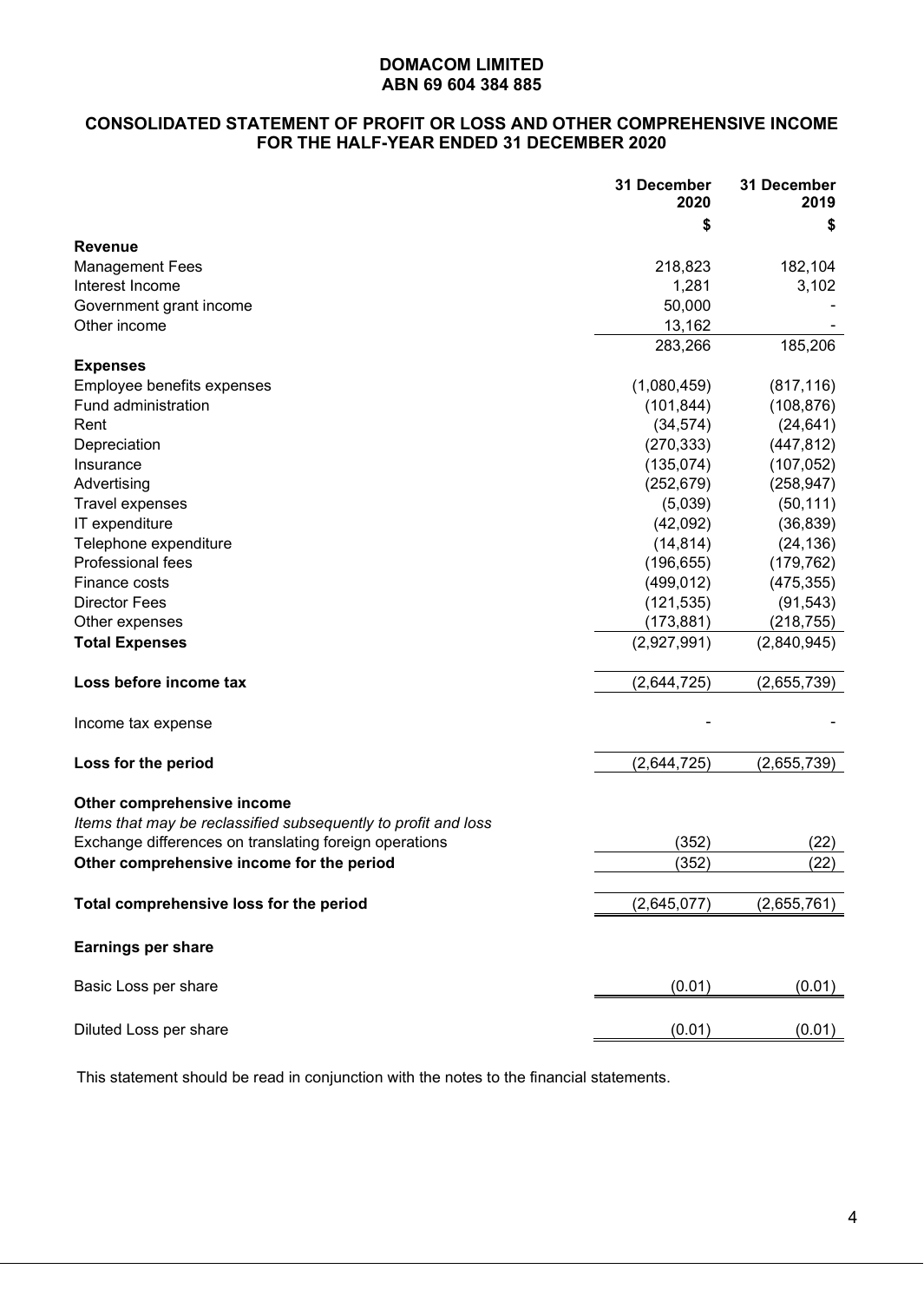## **CONSOLIDATED STATEMENT OF FINANCIAL POSITION AS AT 31 DECEMBER 2020**

|                                      |                | 31 December<br>2020<br>\$ | 30 June<br>2020<br>\$ |
|--------------------------------------|----------------|---------------------------|-----------------------|
| <b>ASSETS</b>                        |                |                           |                       |
| <b>CURRENT ASSETS</b>                |                |                           |                       |
| Cash and cash equivalents            |                | 2,384,795                 | 1,453,970             |
| Receivables                          | 3              | 79,814                    | 141,309               |
| Prepayments and other assets         |                | 262,529                   | 117,436               |
| <b>TOTAL CURRENT ASSETS</b>          |                | 2,727,138                 | 1,712,715             |
| <b>NON-CURRENT ASSETS</b>            |                |                           |                       |
| Property, plant and equipment        |                | 6,097                     | 6,282                 |
| Right-of-use asset                   | 4              | 75,826                    | 11,202                |
| Intangible assets                    |                | 1,649,623                 | 1,697,737             |
| Investments                          |                | 16,665                    |                       |
| <b>TOTAL NON-CURRENT ASSETS</b>      |                | 1,748,211                 | 1,715,221             |
| <b>TOTAL ASSETS</b>                  |                | 4,475,349                 | 3,427,936             |
| <b>LIABILITIES</b>                   |                |                           |                       |
| <b>CURRENT LIABILITIES</b>           |                |                           |                       |
| Payables                             |                | 606,667                   | 656,553               |
| Provisions                           |                | 215,651                   | 194,241               |
| Lease liabilities                    | 4              | 79,752                    | 11,622                |
| <b>Borrowings</b>                    | 5              | 2,434,022                 |                       |
| <b>TOTAL CURRENT LIABILITIES</b>     |                | 3,336,092                 | 862,416               |
| <b>NON-CURRENT LIABILITIES</b>       |                |                           |                       |
| Provisions                           |                | 150,553                   | 137,206               |
| Borrowings                           | 5              | 506,509                   | 2,704,680             |
| <b>TOTAL NON-CURRENT LIABILITIES</b> |                | 657,062                   | 2,841,886             |
| <b>TOTAL LIABILITIES</b>             |                | 3,993,154                 | 3,704,302             |
| <b>NET ASSETS</b>                    |                | 482,195                   | (276, 366)            |
| <b>EQUITY</b>                        |                |                           |                       |
| <b>Issued Capital</b>                | 6              | 37,027,168                | 33,556,078            |
| <b>Reserves</b>                      | $\overline{7}$ | 1,963,559                 | 2,031,363             |
| <b>Accumulated Losses</b>            |                | (38, 508, 532)            | (35,863,807)          |
| <b>TOTAL EQUITY</b>                  |                | 482,195                   | (276, 366)            |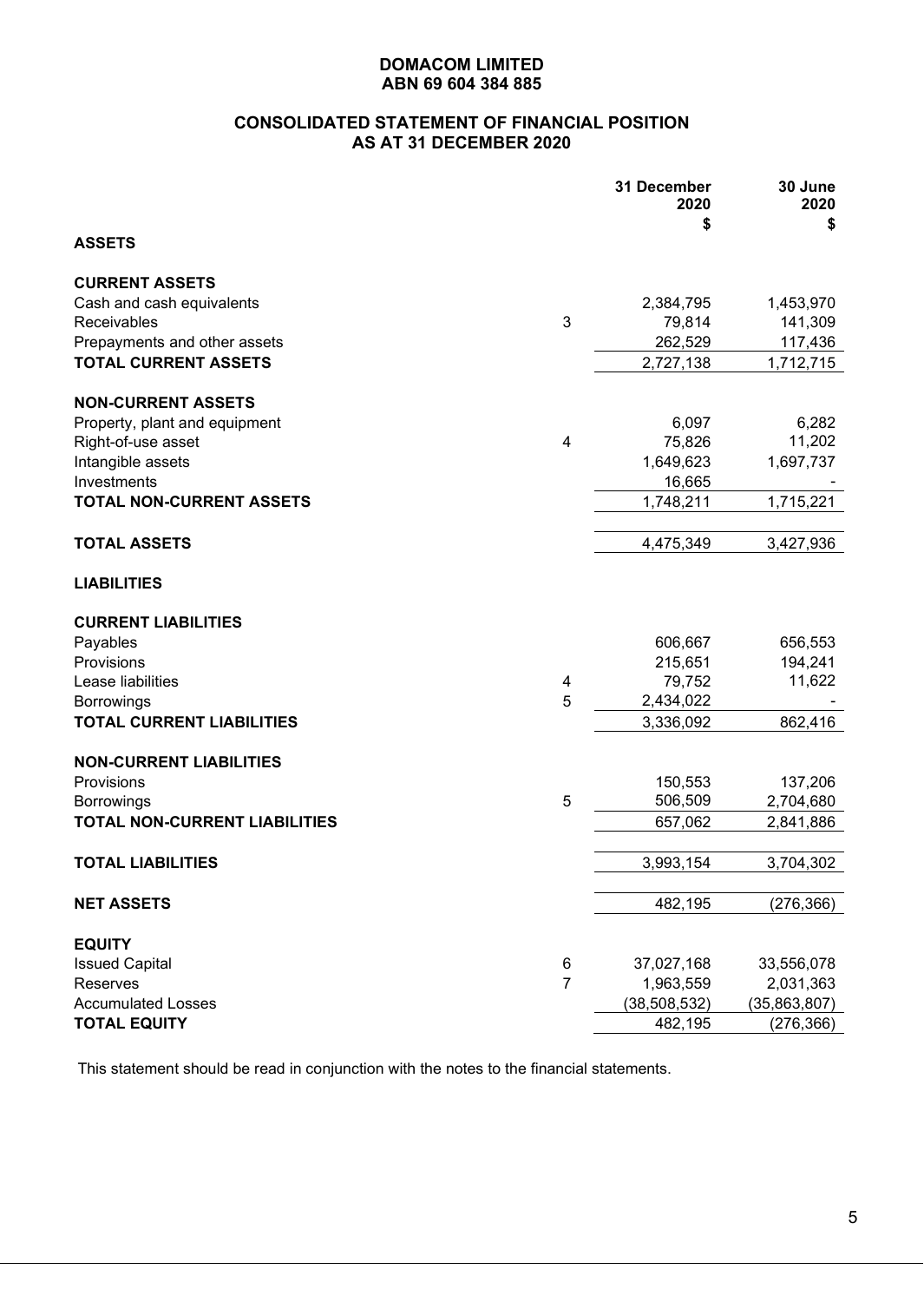# **STATEMENT OF CHANGES IN EQUITY FOR THE HALF-YEAR ENDED 31 DECEMBER 2020**

|                                                                | <b>Issued</b><br><b>Capital</b> | <b>Reserves</b> | <b>Accumulated</b><br><b>Losses</b> | <b>Total</b> |
|----------------------------------------------------------------|---------------------------------|-----------------|-------------------------------------|--------------|
| For the half-year ended 31<br>December 2020                    | \$                              | \$              | \$                                  | \$           |
| Opening balance at 1 July 2020                                 | 33,556,078                      | 2,031,363       | (35,863,807)                        | (276, 366)   |
| Issue of share capital after capital<br>raising costs          | 3,403,638                       |                 |                                     | 3,403,638    |
| Exercise of performance rights issued<br>in prior periods      | 67,452                          | (67, 452)       |                                     |              |
| <b>Transactions with owners recorded</b><br>directly in equity | 3,471,090                       | (67, 452)       |                                     | 3,403,638    |
| Loss for the period to 31 December<br>2020                     |                                 |                 | (2,644,725)                         | (2,644,725)  |
| Other comprehensive income                                     |                                 | (352)           |                                     | (352)        |
| Total comprehensive income for the<br>period                   |                                 | (352)           | (2,644,725)                         | (2,645,077)  |
| <b>Balance at 31 December 2020</b>                             | 37,027,168                      | 1,963,559       | (38, 508, 532)                      | 482,195      |
|                                                                | <b>Issued</b><br><b>Capital</b> | <b>Reserves</b> | <b>Accumulated</b><br><b>Losses</b> | <b>Total</b> |
| For the half-year ended 31<br>December 2019                    | \$                              | \$              | \$                                  | \$           |
| Opening balance at 1 July 2019                                 | 28,070,423                      | 1,481,916       | (30,085,136)                        | (532, 797)   |
| Issue of share capital                                         | 5,506,994                       |                 |                                     | 5,506,994    |
| Exercise of performance rights issued<br>in prior periods      | 44,228                          | (44, 228)       |                                     |              |
| <b>Transactions with owners recorded</b><br>directly in equity | 5,551,222                       | (44, 228)       |                                     | 5,506,994    |
| Loss for the period to 31 December<br>2019                     |                                 |                 | (2,655,739)                         | (2,655,739)  |
|                                                                |                                 |                 |                                     |              |
| Other comprehensive income                                     |                                 | (22)            |                                     | (22)         |
| Total comprehensive income for the<br>period                   |                                 | (22)            | (2,655,739)                         | (2,655,761)  |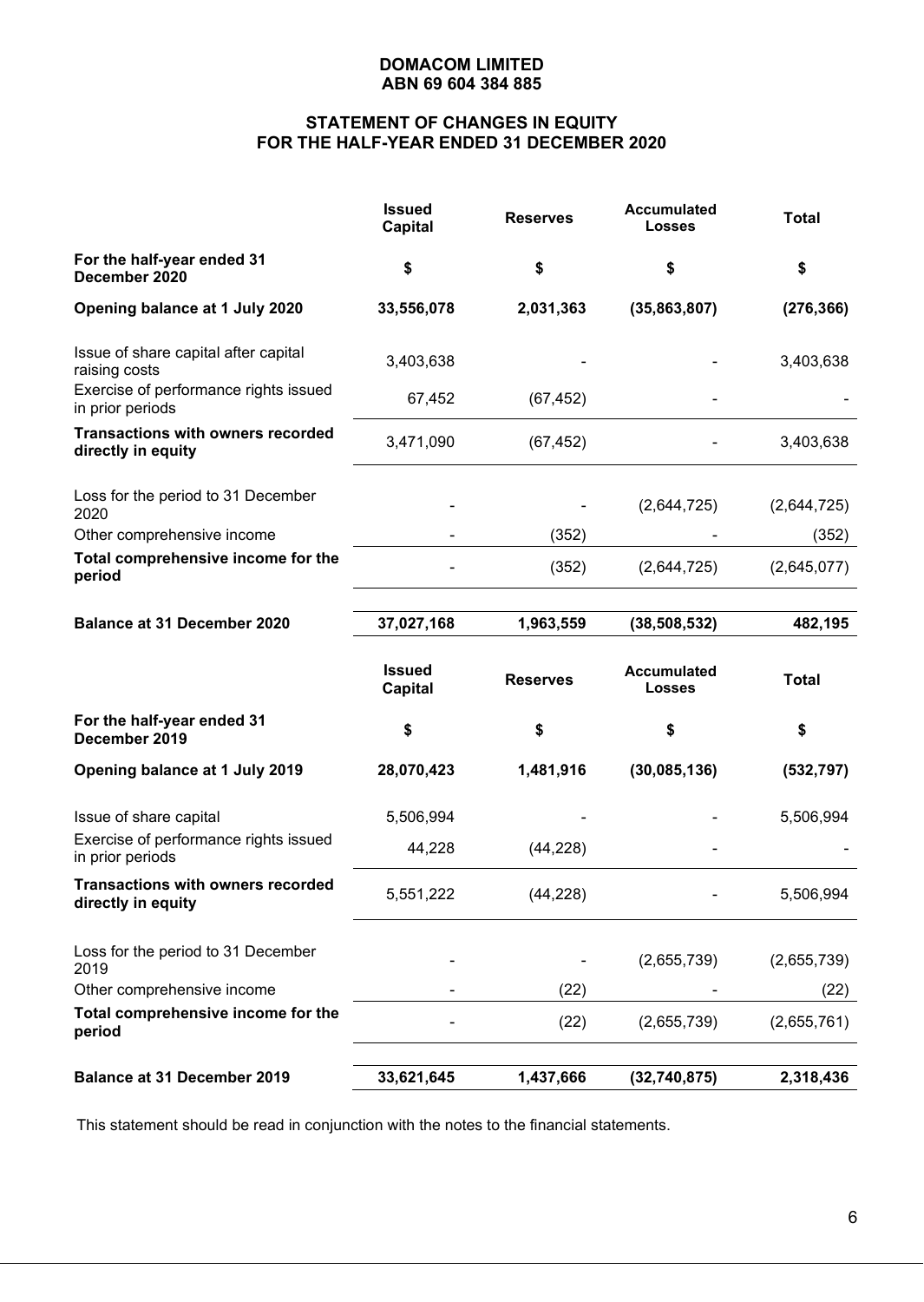## **CONSOLIDATED STATEMENT OF CASH FLOWS FOR THE HALF-YEAR ENDED 31 DECEMBER 2020**

| <b>CASH FLOWS FROM OPERATING ACTIVITIES</b><br>Receipts from customers<br>218,823<br>182,104<br>Payments to suppliers and employees<br>(2, 299, 567)<br>(2,057,337)<br>Research and development tax offset received<br>394,237<br><b>Government Grant Received</b><br>100,000<br>(263, 431)<br>(279, 669)<br>Finance costs<br>Net cash used in operating activities<br>(2, 244, 175)<br>(1,760,665)<br><b>CASH FLOWS FROM INVESTING ACTIVITIES</b><br>34,000<br>Proceeds from sale of other assets<br>(3, 145)<br>Payments for plant and equipment<br>(1, 363)<br>Payments for intangible assets<br>(155, 308)<br>(296, 650)<br>Payment for investment<br>(3,503)<br>Amounts advanced to related parties<br>(5,204)<br>(695, 600)<br><b>Interest Received</b><br>1,281<br>3,102<br>(164, 097)<br>(958, 293)<br>Net cash used in investing activities<br><b>CASH FLOWS FROM FINANCING ACTIVITIES</b><br>Proceeds from share issue after capital raising costs<br>3,403,638<br>5,938,208<br>(58, 495)<br>Repayment of lease liabilities<br>(64, 189)<br>Repayment of short term loans<br>(200,000)<br>Net cash provided by financing activities<br>3,339,449<br>5,679,713<br>Net increase/(decrease) in cash and cash equivalents<br>931,177<br>2,960,755<br>Cash and cash equivalents at the beginning of period<br>1,453,970<br>769,210<br>Net foreign exchange difference<br>(352)<br>(22)<br>Cash and cash equivalents at the end of period<br>3,729,943<br>2,384,795 | 31 December<br>2020<br>\$ | 31 December<br>2019<br>\$ |
|-------------------------------------------------------------------------------------------------------------------------------------------------------------------------------------------------------------------------------------------------------------------------------------------------------------------------------------------------------------------------------------------------------------------------------------------------------------------------------------------------------------------------------------------------------------------------------------------------------------------------------------------------------------------------------------------------------------------------------------------------------------------------------------------------------------------------------------------------------------------------------------------------------------------------------------------------------------------------------------------------------------------------------------------------------------------------------------------------------------------------------------------------------------------------------------------------------------------------------------------------------------------------------------------------------------------------------------------------------------------------------------------------------------------------------------------------------------------------|---------------------------|---------------------------|
|                                                                                                                                                                                                                                                                                                                                                                                                                                                                                                                                                                                                                                                                                                                                                                                                                                                                                                                                                                                                                                                                                                                                                                                                                                                                                                                                                                                                                                                                         |                           |                           |
|                                                                                                                                                                                                                                                                                                                                                                                                                                                                                                                                                                                                                                                                                                                                                                                                                                                                                                                                                                                                                                                                                                                                                                                                                                                                                                                                                                                                                                                                         |                           |                           |
|                                                                                                                                                                                                                                                                                                                                                                                                                                                                                                                                                                                                                                                                                                                                                                                                                                                                                                                                                                                                                                                                                                                                                                                                                                                                                                                                                                                                                                                                         |                           |                           |
|                                                                                                                                                                                                                                                                                                                                                                                                                                                                                                                                                                                                                                                                                                                                                                                                                                                                                                                                                                                                                                                                                                                                                                                                                                                                                                                                                                                                                                                                         |                           |                           |
|                                                                                                                                                                                                                                                                                                                                                                                                                                                                                                                                                                                                                                                                                                                                                                                                                                                                                                                                                                                                                                                                                                                                                                                                                                                                                                                                                                                                                                                                         |                           |                           |
|                                                                                                                                                                                                                                                                                                                                                                                                                                                                                                                                                                                                                                                                                                                                                                                                                                                                                                                                                                                                                                                                                                                                                                                                                                                                                                                                                                                                                                                                         |                           |                           |
|                                                                                                                                                                                                                                                                                                                                                                                                                                                                                                                                                                                                                                                                                                                                                                                                                                                                                                                                                                                                                                                                                                                                                                                                                                                                                                                                                                                                                                                                         |                           |                           |
|                                                                                                                                                                                                                                                                                                                                                                                                                                                                                                                                                                                                                                                                                                                                                                                                                                                                                                                                                                                                                                                                                                                                                                                                                                                                                                                                                                                                                                                                         |                           |                           |
|                                                                                                                                                                                                                                                                                                                                                                                                                                                                                                                                                                                                                                                                                                                                                                                                                                                                                                                                                                                                                                                                                                                                                                                                                                                                                                                                                                                                                                                                         |                           |                           |
|                                                                                                                                                                                                                                                                                                                                                                                                                                                                                                                                                                                                                                                                                                                                                                                                                                                                                                                                                                                                                                                                                                                                                                                                                                                                                                                                                                                                                                                                         |                           |                           |
|                                                                                                                                                                                                                                                                                                                                                                                                                                                                                                                                                                                                                                                                                                                                                                                                                                                                                                                                                                                                                                                                                                                                                                                                                                                                                                                                                                                                                                                                         |                           |                           |
|                                                                                                                                                                                                                                                                                                                                                                                                                                                                                                                                                                                                                                                                                                                                                                                                                                                                                                                                                                                                                                                                                                                                                                                                                                                                                                                                                                                                                                                                         |                           |                           |
|                                                                                                                                                                                                                                                                                                                                                                                                                                                                                                                                                                                                                                                                                                                                                                                                                                                                                                                                                                                                                                                                                                                                                                                                                                                                                                                                                                                                                                                                         |                           |                           |
|                                                                                                                                                                                                                                                                                                                                                                                                                                                                                                                                                                                                                                                                                                                                                                                                                                                                                                                                                                                                                                                                                                                                                                                                                                                                                                                                                                                                                                                                         |                           |                           |
|                                                                                                                                                                                                                                                                                                                                                                                                                                                                                                                                                                                                                                                                                                                                                                                                                                                                                                                                                                                                                                                                                                                                                                                                                                                                                                                                                                                                                                                                         |                           |                           |
|                                                                                                                                                                                                                                                                                                                                                                                                                                                                                                                                                                                                                                                                                                                                                                                                                                                                                                                                                                                                                                                                                                                                                                                                                                                                                                                                                                                                                                                                         |                           |                           |
|                                                                                                                                                                                                                                                                                                                                                                                                                                                                                                                                                                                                                                                                                                                                                                                                                                                                                                                                                                                                                                                                                                                                                                                                                                                                                                                                                                                                                                                                         |                           |                           |
|                                                                                                                                                                                                                                                                                                                                                                                                                                                                                                                                                                                                                                                                                                                                                                                                                                                                                                                                                                                                                                                                                                                                                                                                                                                                                                                                                                                                                                                                         |                           |                           |
|                                                                                                                                                                                                                                                                                                                                                                                                                                                                                                                                                                                                                                                                                                                                                                                                                                                                                                                                                                                                                                                                                                                                                                                                                                                                                                                                                                                                                                                                         |                           |                           |
|                                                                                                                                                                                                                                                                                                                                                                                                                                                                                                                                                                                                                                                                                                                                                                                                                                                                                                                                                                                                                                                                                                                                                                                                                                                                                                                                                                                                                                                                         |                           |                           |
|                                                                                                                                                                                                                                                                                                                                                                                                                                                                                                                                                                                                                                                                                                                                                                                                                                                                                                                                                                                                                                                                                                                                                                                                                                                                                                                                                                                                                                                                         |                           |                           |
|                                                                                                                                                                                                                                                                                                                                                                                                                                                                                                                                                                                                                                                                                                                                                                                                                                                                                                                                                                                                                                                                                                                                                                                                                                                                                                                                                                                                                                                                         |                           |                           |
|                                                                                                                                                                                                                                                                                                                                                                                                                                                                                                                                                                                                                                                                                                                                                                                                                                                                                                                                                                                                                                                                                                                                                                                                                                                                                                                                                                                                                                                                         |                           |                           |
|                                                                                                                                                                                                                                                                                                                                                                                                                                                                                                                                                                                                                                                                                                                                                                                                                                                                                                                                                                                                                                                                                                                                                                                                                                                                                                                                                                                                                                                                         |                           |                           |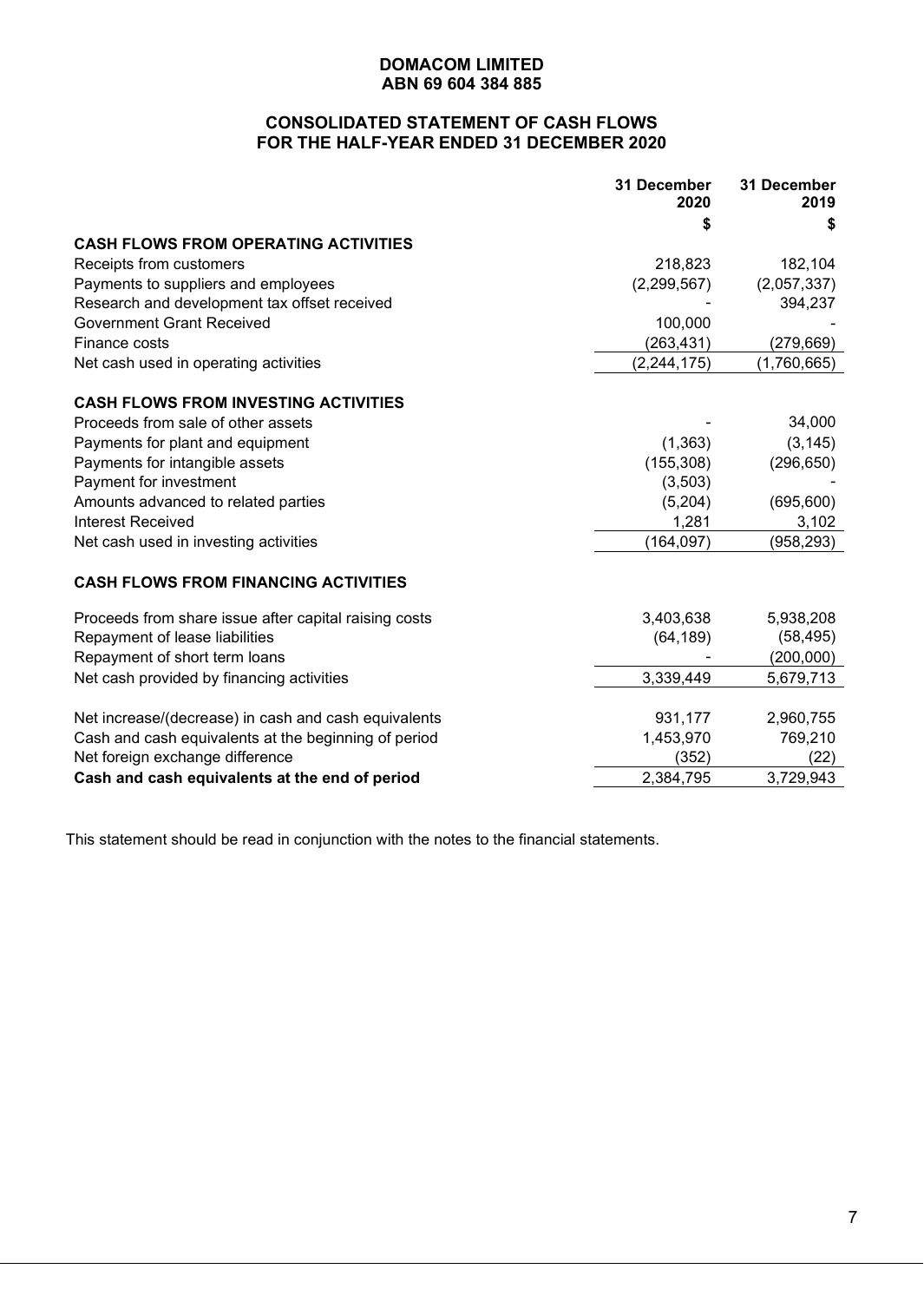## **NOTES TO THE FINANCIAL STATEMENTS FOR THE HALF-YEAR ENDED 31 DECEMBER 2020**

#### **NOTE 1: GENERAL INFORMATION AND BASIS OF PREPARATION**

The condensed interim consolidated financial statements ('the interim financial statements') of the Group are for the six (6) months ended 31 December 2020 and are presented in Australian Dollars (\$AUD), which is the functional currency of the Parent Company. These interim financial statements have been prepared in accordance with the requirements of the Corporations Act 2001 and AASB 134 Interim Financial Reporting. They do not include all of the information required in annual financial statements in accordance with Australian Accounting Standards, and should be read in conjunction with the consolidated financial statements of the Group for the year ended 30 June 2020 and any public announcements made by the Group during the half-year in accordance with continuous disclosure requirements arising under the Australian Securities Exchange Listing Rules and the Corporations Act 2001.

#### **Going Concern basis of accounting**

As a developing business the Group has experienced a loss of \$2,644,725 for the half-year ended 31 December 2020. The Group had a net working capital deficiency of \$608,954 at 31 December 2020.

The continuing viability of the Group and its ability to continue as a going concern is dependent upon the Group being successful in growing Funds under Management ("FUM") within the DomaCom Fund. A detailed sales pipeline and forecast is updated and reported to the Board on a regular basis. The strategy for continued growth includes further expanding the newly introduced Rental Property Accelerator and Essential Worker products that use a combination of developer discounts and access to low interest rate government funding to provide attractive yields and affordable housing for investors and tenants. DomaCom has recently entered into an agreement with Australia's leading Islamic Finance group which will enable it to deliver a Shariah-compliant mortgage product. This will target the Australian Islamic communities who, in accordance with their religion, are prohibited from borrowing money. In addition the rollout of the Senior Equity Release product will provide further opportunities for FUM growth. This much-needed product allows retirees the opportunity to live well in retirement through the ability to sell a part of their home and receive cash in return from investors who undertake a fractional interest in their home. In addition, the Group is focused on providing investments within the themes of regional investment and renewable energy. These opportunities are constantly monitored within the sales pipeline review process.

Cash flow forecasts are presented and discussed by the Board on a monthly basis. The Board reviews the Group's ability to meet its ongoing commitments and considers sources of finance and cost control measures.

Capital raising activities undertaken during the period included private placements of \$2.0 million on 4 September 2020 and \$1.6 million on 9 October 2020. The Group will continue to raise further capital as required to meet ongoing operating expenses, to invest in the technology Platform and to further develop new and existing product offerings.

COVID-19 has had a minimum operational impact on DomaCom with staff successfully transitioning to remote working. Also our main target market is the financial planning industry which is generally well placed to interact using online services. Although there was an initial flattening in FUM growth in March/April 2020, during the period from 31 March 2020 to 31 December 2020 DomaCom Funds Under Management grew by 14% to \$75.4m, demonstrating the ability to continue to operate during COVID-19. The Group recognised income of \$50,000 for amounts received from the Australian Taxation Office from the COVID-19 Boosting Cash Flow for Employers program.

If these matters are not or had not been achieved, there may be material uncertainty as to whether the Group continues as a going concern and, therefore, whether it will realise its assets and settle its liabilities in the normal course of business and at the amounts stated in the financial report. The Directors believe that the Group will be able to continue to access sufficient sources of funds if required and will continue to implement cost control measures if required, and therefore are satisfied that the Group will continue as a going concern. Accordingly, the financial report has been prepared on a going concern basis. No adjustments have been made to the financial report relating to the recoverability and classification of the asset carrying amounts or the amount and classification of liabilities that might be necessary should the Group not continue as a going concern.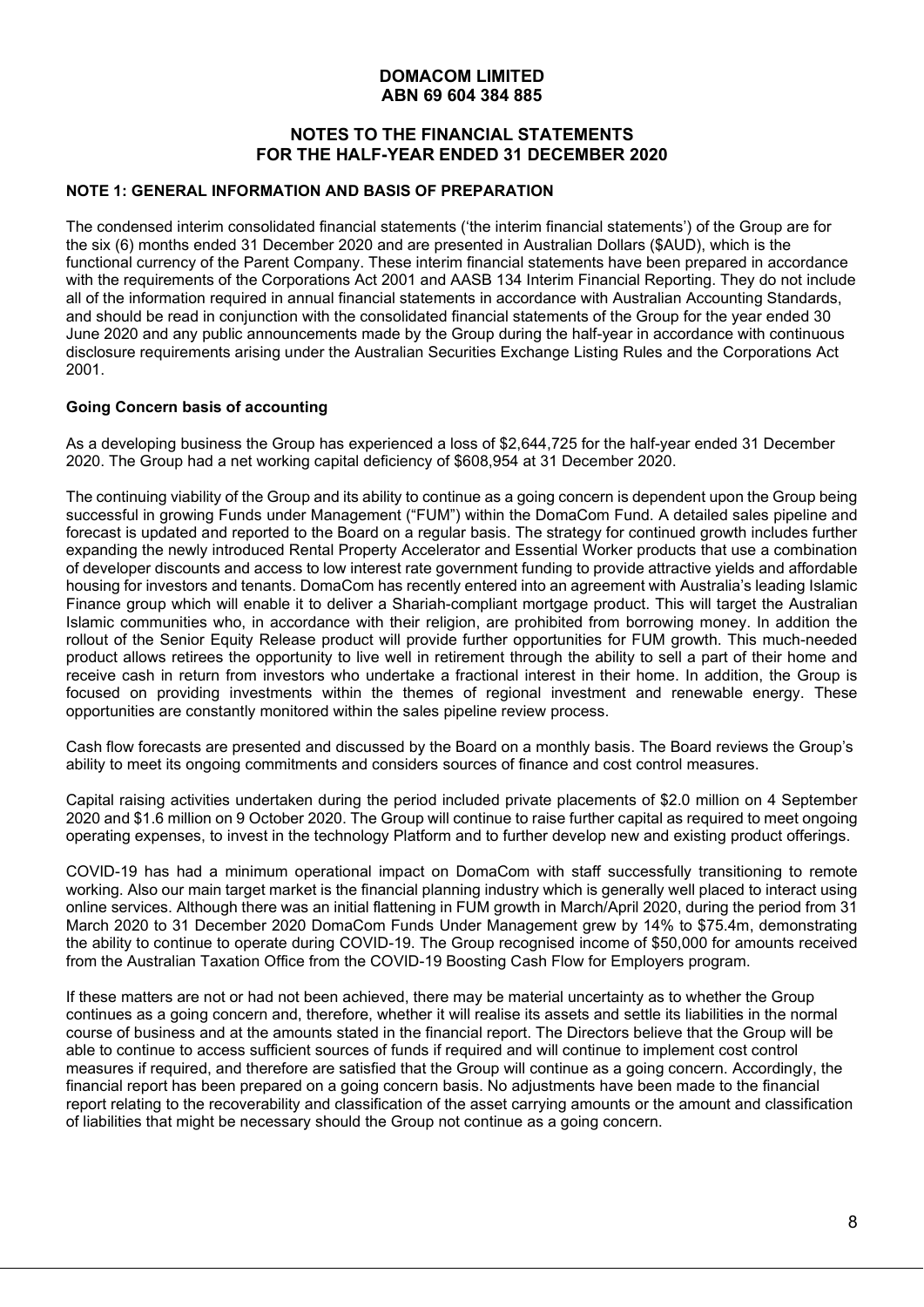## **NOTES TO THE FINANCIAL STATEMENTS FOR THE HALF-YEAR ENDED 31 DECEMBER 2020**

#### **NOTE 1: GENERAL INFORMATION AND BASIS OF PREPARATION (CONTINUED)**

#### **New accounting standards adopted**

The Group has adopted all of the new and revised Standards and Interpretations issued by the Australian Accounting Standards Board (the AASB) that are relevant to its operations and effective for the current half-year. Their adoption has had no material impact on the disclosures and/or amounts reported in these financial statements.

#### **NOTE 2: SIGNIFICANT ACCOUNTING POLICIES**

The interim financial statements have been prepared in accordance with the same accounting policies adopted in the Group's last annual financial statements for the year ended 30 June 2020.

Financial information reported internally used for the allocation of resources and assessing performance is currently presented without reference to segments. Therefore profit and loss, revenues and expenses and assets and liabilities have been presented without segmentation.

The accounting policies have been applied consistently throughout the Group for the purposes of preparation of these interim financial statements.

|                                       | 31 December<br>2020 | 30 June<br>2020 |
|---------------------------------------|---------------------|-----------------|
| <b>NOTE 3: RECEIVABLES</b>            | \$                  |                 |
| <b>CURRENT</b>                        |                     |                 |
| Amount receivable from ATO            | -                   | 50,000          |
| Amounts receivable from related party | 11,927              | 6,723           |
| Other debtors                         | 67,887              | 84,586          |
|                                       | 79,814              | 141,309         |

DomaCom Australia operates the DomaCom Fund. The DomaCom Fund is a separate legal entity with separate investors. It is designated a related party as DomaCom Australia is the Investment Manager. As part of setting up sub-Funds within the DomaCom Fund, DomaCom Australia has paid a limited number of supplier invoices totalling \$11,927. These amounts will be reimbursed once the sub-Funds are fully established.

#### **NOTE 4: LEASES**

The lease liability presented in the statement of financial position is for an office lease and is classified as current with an expiry date of 31 July 2021. The remaining minimum lease payments are \$81,893. After finance charges of \$2,141 the lease liability recognised is \$79,752.

The Group has elected not to recognise a lease liability for short term leases (leases with an expected term of 12 months or less) or for leases of low value assets. Payments made under such leases are expensed on a straightline basis. The expense relating to payments not included in the measurement of a lease liability is \$34,574.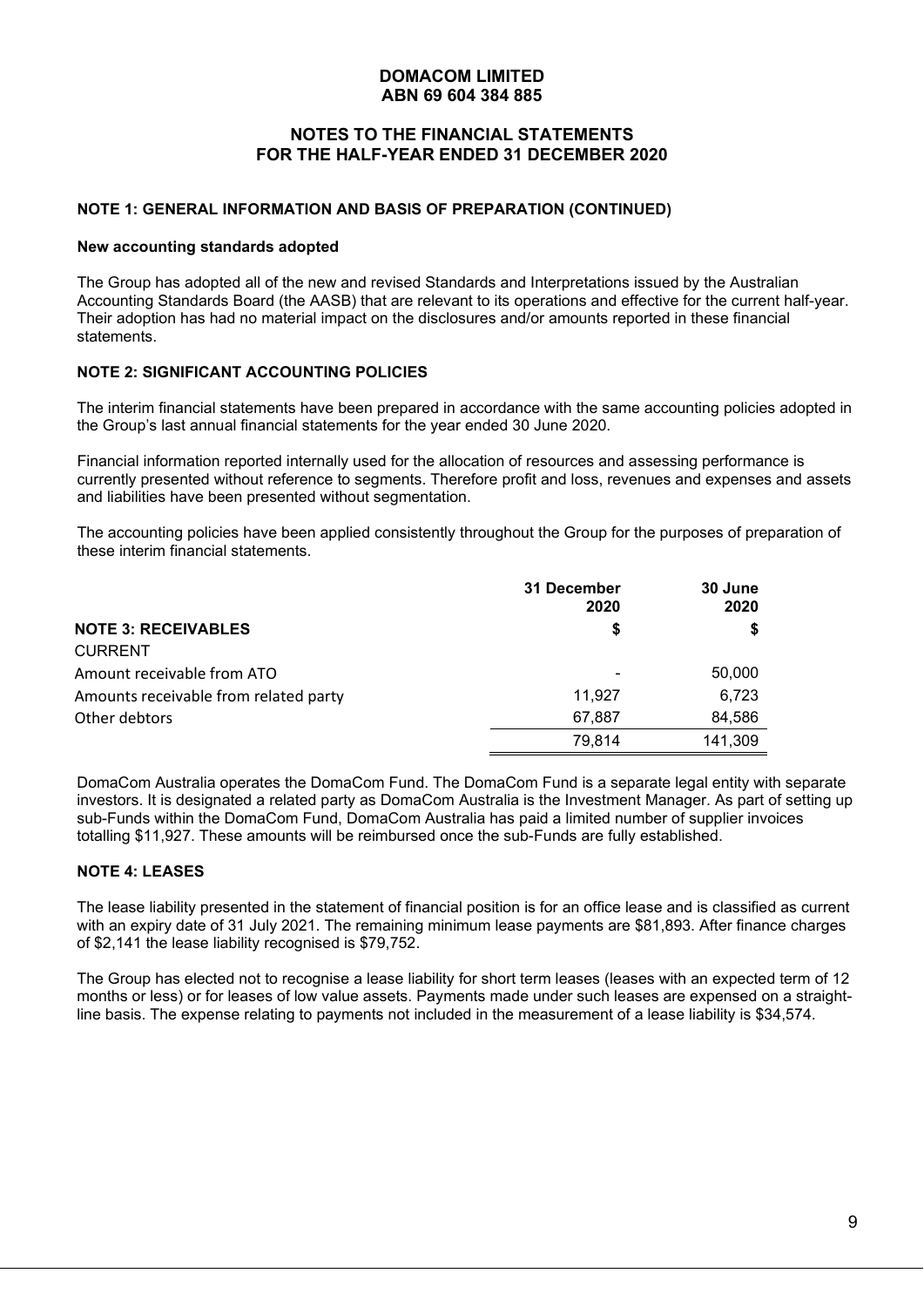# **NOTES TO THE FINANCIAL STATEMENTS FOR THE HALF-YEAR ENDED 31 DECEMBER 2020**

|                                            |                                                    |                                                  | 31 December<br>2020              | 30 June<br>2020      |
|--------------------------------------------|----------------------------------------------------|--------------------------------------------------|----------------------------------|----------------------|
| <b>NOTE 5: BORROWINGS</b>                  |                                                    |                                                  | \$                               | \$                   |
| <b>CURRENT</b>                             |                                                    |                                                  |                                  |                      |
| 3 Year Convertible Notes - Thundering Herd |                                                    |                                                  | 2,434,022                        |                      |
|                                            |                                                    |                                                  | 2,434,022                        |                      |
| NON-CURRENT                                |                                                    |                                                  |                                  |                      |
| 4 Year Convertible Notes                   |                                                    |                                                  | 506,509                          | 456,603              |
| 3 Year Convertible Notes - Thundering Herd |                                                    |                                                  |                                  | 2,248,077            |
|                                            |                                                    |                                                  | 506,509                          | 2,704,680            |
| Six months to 31 December 2020             | 4 year<br>unsecured<br>convertible<br>notes $(\$)$ | 3 year<br>secured<br>convertible<br>notes $($)$  |                                  | Total (\$)           |
| Opening balance at 1 July 2020             | 456,603                                            | 2,248,077                                        |                                  | 2,704,680            |
| Interest expense and payments              | 49,906                                             | 185,945                                          |                                  | 235,851              |
| Closing balance as at 31 December<br>2020  | 506,509                                            | 2,434,022                                        |                                  | 2,940,531            |
| Six months to 31 December 2019             | 3 year<br>unsecured<br>convertible<br>notes $($)$  | 2 year<br>secured<br>convertible<br>notes $(\$)$ | <b>Short Term</b><br>Loans $($)$ | Total (\$)           |
| Opening balance at 1 July 2019             | 583,811                                            | 2,397,421                                        | 200,000                          | 3,181,232            |
| Repayment of loans<br>Interest expense     | 19,824                                             | 168,470                                          | (200,000)                        | (200,000)<br>188,294 |
| Closing balance as at 31 December<br>2019  | 603,635                                            | 2,565,891                                        |                                  | 3,169,526            |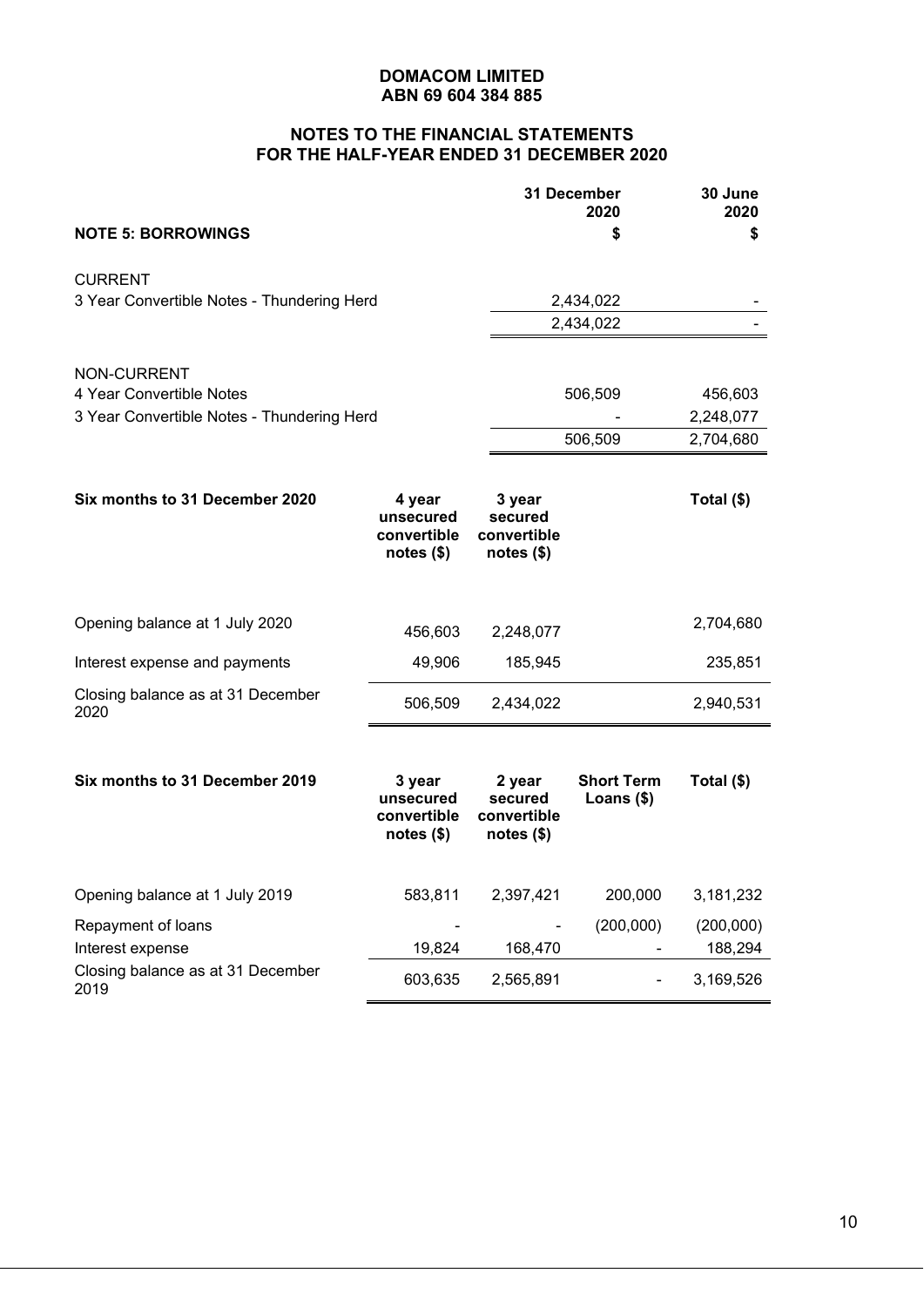## **NOTES TO THE FINANCIAL STATEMENTS FOR THE HALF-YEAR ENDED 31 DECEMBER 2020**

#### **NOTE 5: BORROWINGS (CONTINUED)**

#### 3 Year Unsecured Convertible Notes

\$650,000 was raised through the issue of 650,000 unsecured 3 Year Convertible Notes on 25 January 2018 with an annual coupon of 10% payable quarterly in arrears. The holder of each note had the right to convert into one share at a conversion price of \$0.20 up to 25 January 2021. The notes were accounted for partly as debt and partly as equity.

The 650,000 unsecured 3 Year Convertible Notes were subject to a significant amendment and as a result were derecognised on 18 May 2020.

#### 4 Year Unsecured Convertible Notes

The significant amendments to the Unsecured Convertible Notes were to extend the maturity date by 12 months and amend the exercise price to \$0.10.

650,000 4 Year Unsecured Convertible Notes were recognised on 18 May 2020 with an annual coupon of 10% payable quarterly in arrears. The holder of each note has the right to convert into one share at a conversion price of \$0.10 up to 25 January 2022. The notes have been accounted for partly as debt and partly as equity.

#### 2 Year Secured Convertible Notes

\$2,950,000 was raised through the issue of secured 2 Year Convertible Notes on 7 December 2018 to Thundering Herd Fund No.1 and Thundering Herd Pty Ltd with an annual coupon of 15% payable quarterly in arrears. The holder of each note had the right to convert into one share at a conversion price of \$0.15. The notes were accounted for partly as debt and partly as equity.

The 2,950,000 secured 3 Year Convertible Notes were subject to a significant amendment and as a result were derecognised on 18 May 2020.

#### 3 Year Secured Convertible Notes

The significant amendments to the Secured Convertible Notes were to extend the maturity date by 12 months and amend the exercise price to \$0.10.

2,950,000 4 Year Secured Convertible Notes were recognised on 18 May 2020 with an annual coupon of 15% payable quarterly in arrears. The holder of each note has the right to convert into one share at a conversion price of \$0.10 up to 7 December 2021. The notes have been accounted for partly as debt and partly as equity.

The 3 Year Secured Convertible Notes have been classified as current borrowings at 31 December 2020 as they mature on 7 December 2021.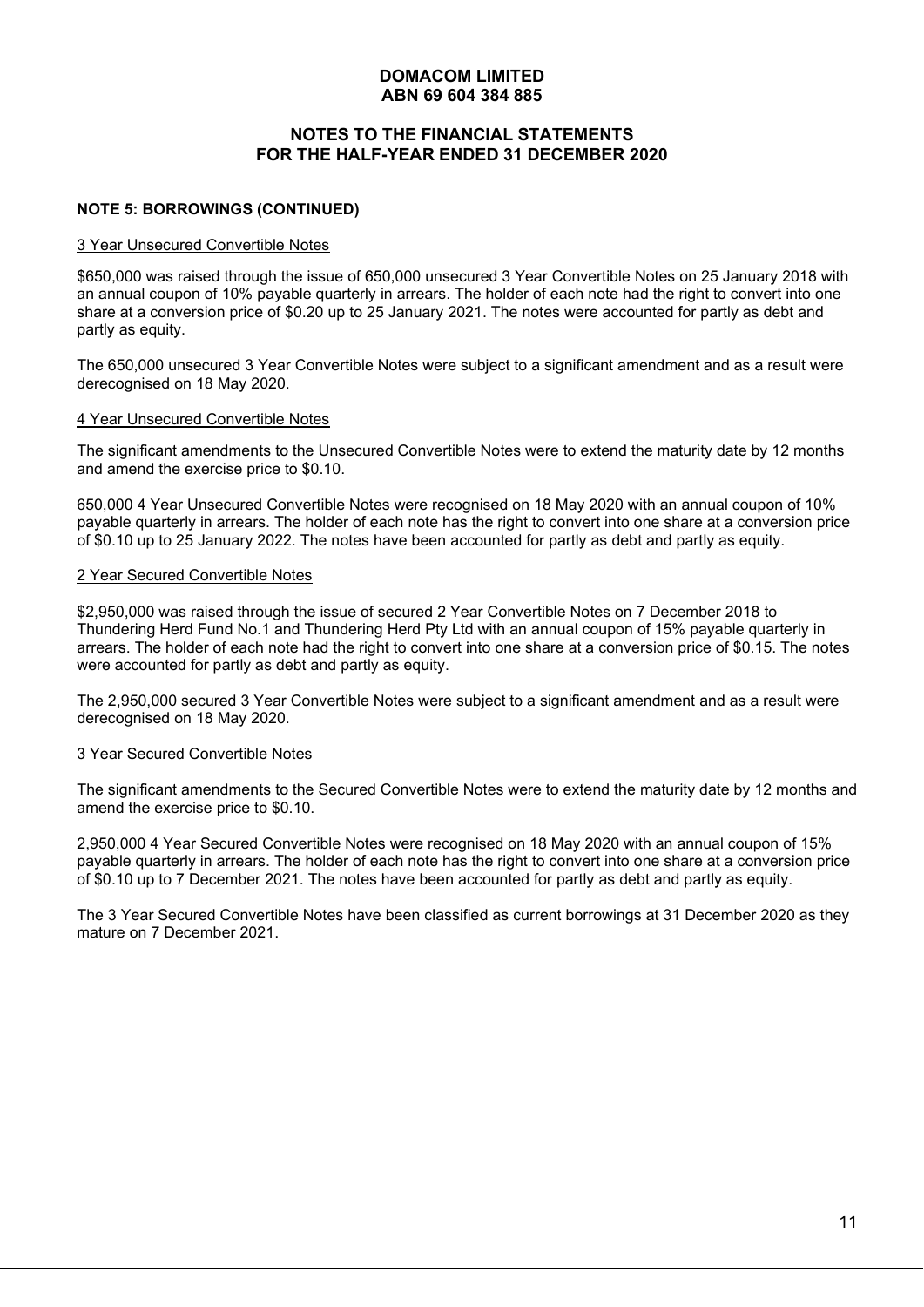# **NOTES TO THE FINANCIAL STATEMENTS FOR THE HALF-YEAR ENDED 31 DECEMBER 2020**

|                                                     | 31 December<br>2020 | 31 December<br>2019 |
|-----------------------------------------------------|---------------------|---------------------|
|                                                     | S                   | S                   |
| <b>NOTE 6: ISSUED CAPITAL</b>                       |                     |                     |
| Ordinary shares fully paid                          | 37,027,168          | 33,621,645          |
|                                                     | 37,027,168          | 33,621,645          |
| <b>Ordinary shares</b>                              |                     |                     |
|                                                     | No.                 | \$                  |
| Six months to 31 December 2020                      |                     |                     |
| Opening balance at 1 July 2020                      | 245,068,527         | 33,556,078          |
| Ordinary shares fully paid issued during the period | 60,725,287          | 3,667,450           |
| Share issue cost                                    |                     | (196, 360)          |
| Closing balance as at 31 December 2020              | 305,793,814         | 37,027,168          |
| Six months to 31 December 2019                      |                     |                     |
| Opening balance at 1 July 2019                      | 161,317,536         | 28,070,423          |
| Ordinary shares fully paid issued during the period | 83,750,991          | 6,150,862           |
| Share issue cost                                    |                     | (599, 640)          |
| Closing balance as at 31 December 2019              | 245,068,527         | 33,621,645          |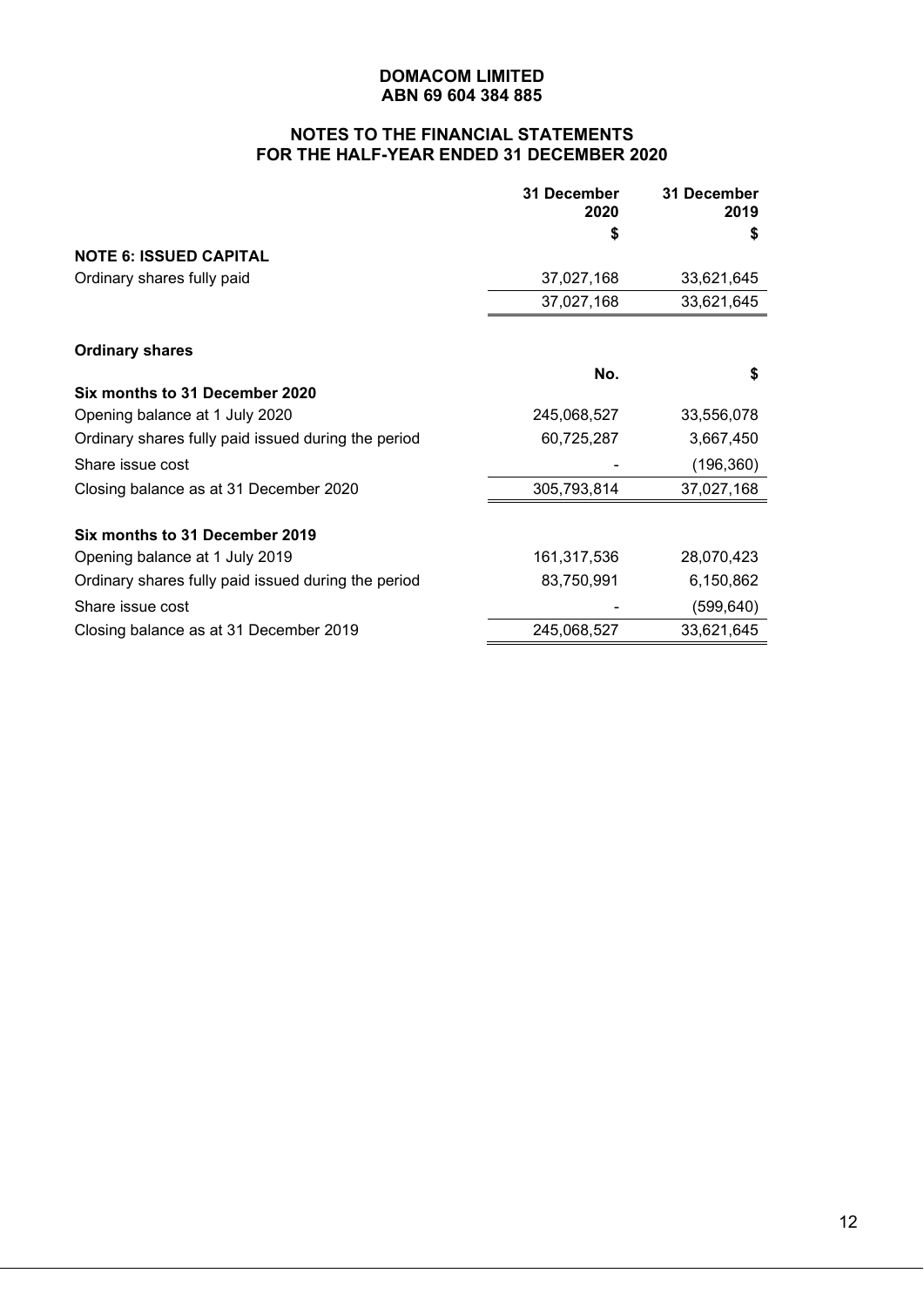# **NOTES TO THE FINANCIAL STATEMENTS FOR THE HALF-YEAR ENDED 31 DECEMBER 2020**

|                                      | 31 December<br>2020 | 31 December<br>2019 |
|--------------------------------------|---------------------|---------------------|
|                                      | \$                  | \$                  |
| <b>NOTE 7: RESERVES</b>              |                     |                     |
| Share based payment reserve          | 249.600             | 249,600             |
| <b>Equity Compensation Reserve</b>   |                     | 67,452              |
| Foreign Currency Translation Reserve | 8.790               | 8,192               |
| <b>Equity Convertible Note</b>       | 1,222,874           | 630,127             |
| <b>Equity Option Reserve</b>         | 482,295             | 482,295             |
|                                      | 1,963,559           | 1,437,666           |

| Six months to 31<br>December 2020                             | Share based<br>payment<br>reserve $(\$)$ | Equity<br>Compensation<br>Reserve (\$) | Foreign<br>Currency<br>Translation<br>Reserve (\$) | Equity<br>Convertible<br>Note $(\$)$ | <b>Equity Option</b><br>Reserve (\$) |
|---------------------------------------------------------------|------------------------------------------|----------------------------------------|----------------------------------------------------|--------------------------------------|--------------------------------------|
| Opening balance at 1<br><b>July 2020</b>                      | 249,600                                  | 67,452                                 | 9,142                                              | 1,222,874                            | 482,295                              |
| Exercise of<br>performance rights                             |                                          | (67, 452)                              |                                                    |                                      |                                      |
| Translation of foreign<br>operation net assets<br>and results |                                          |                                        | (352)                                              |                                      |                                      |
| Closing balance as at<br>31 December 2020                     | 249,600                                  |                                        | 8,790                                              | 1,222,874                            | 482,295                              |

| Six months to 31<br>December 2019                             | Share based<br>payment<br>reserve $(\$)$ | Equity<br>Compensation<br>Reserve (\$) | Foreign<br>Currency<br>Translation<br>Reserve (\$) | Equity<br>Convertible<br>Note $(\$)$ | <b>Equity Option</b><br>Reserve (\$) |
|---------------------------------------------------------------|------------------------------------------|----------------------------------------|----------------------------------------------------|--------------------------------------|--------------------------------------|
| Opening balance at 1<br><b>July 2019</b>                      | 249,600                                  | 111,680                                | 8,214                                              | 630,127                              | 482,295                              |
| Exercise of<br>performance rights                             |                                          | (44, 228)                              |                                                    |                                      |                                      |
| Translation of foreign<br>operation net assets<br>and results |                                          |                                        | (22)                                               |                                      |                                      |
| Closing balance as at<br>31 December 2019                     | 249,600                                  | 67,452                                 | 8,192                                              | 630,127                              | 482,295                              |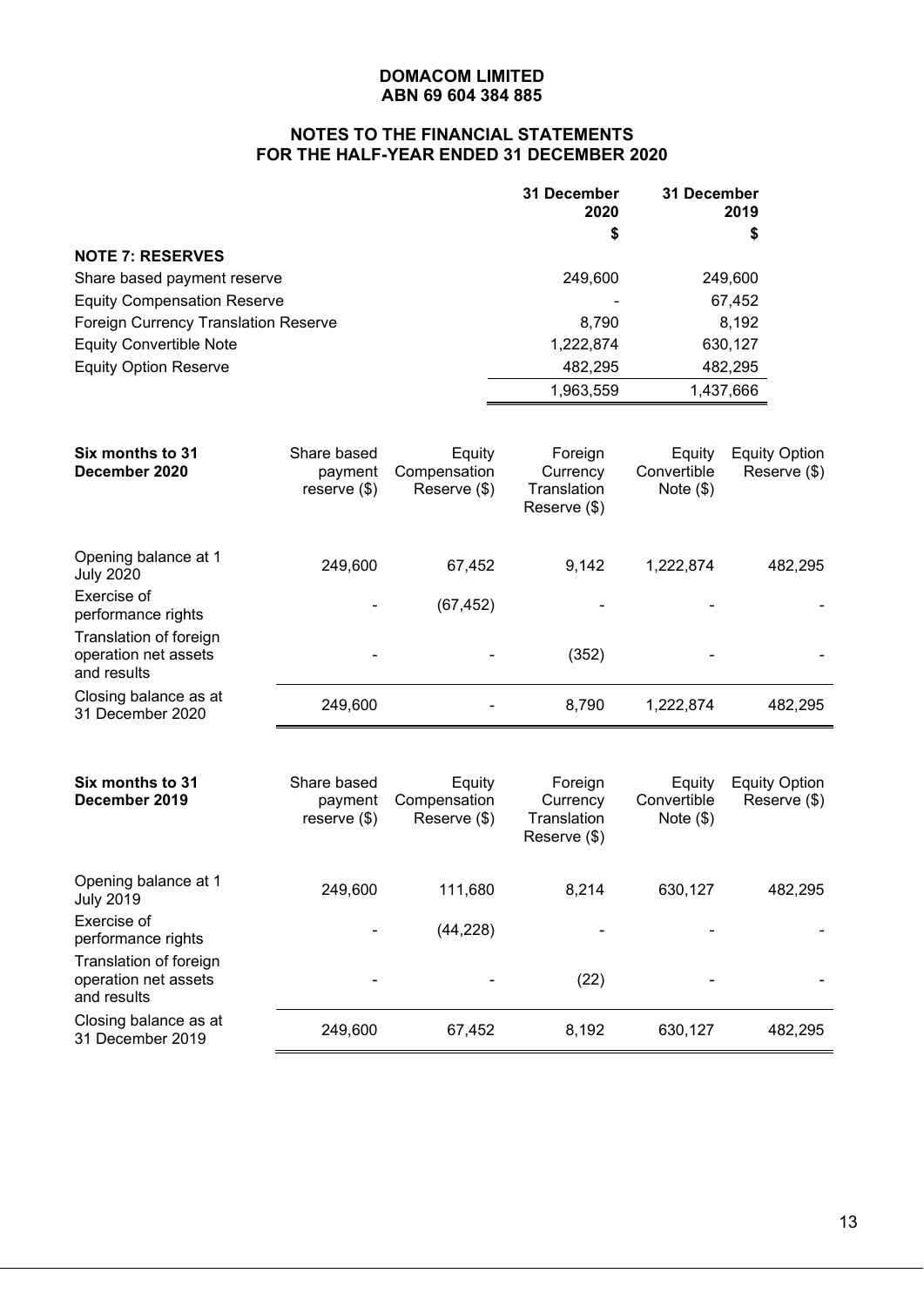## **NOTES TO THE FINANCIAL STATEMENTS FOR THE HALF-YEAR ENDED 31 DECEMBER 2020**

## **NOTE 8: SUBSEQUENT EVENTS**

Subsequent to balance date and prior to the issuing of this report, the following events have occurred:

- 3,700,000 share options granted on 24 January 2018 to the Australian Special Opportunity Fund, LP, a New York-based institutional investor managed by The Lind Partners, LLC expired on 24 January 2021 without being exercised.

There have been no other events subsequent to period end that require disclosure.

## **NOTE 9: CONTINGENT LIABIILITY**

There are no contingent liabilities that require disclosure.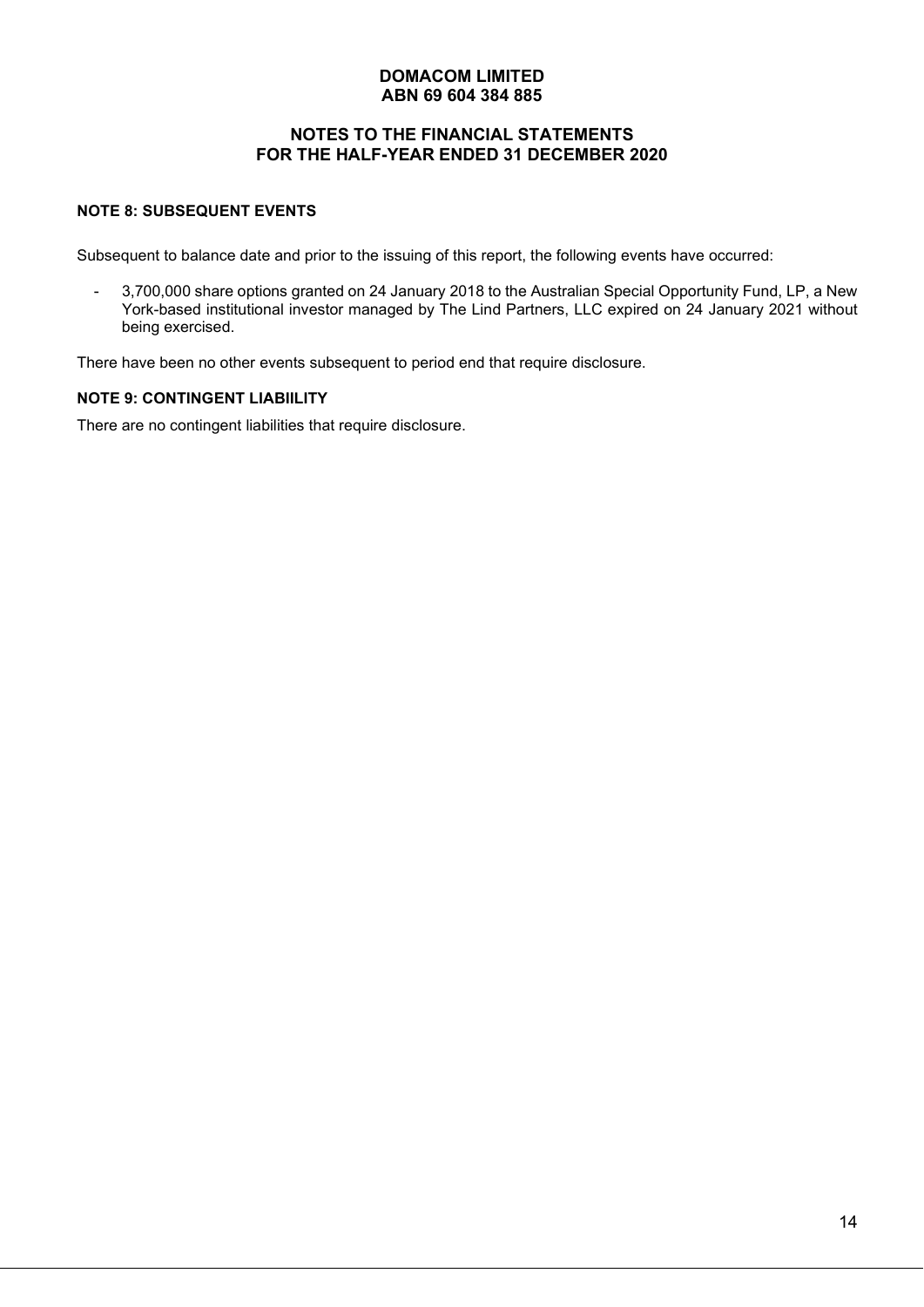# **DIRECTORS' DECLARATION**

In the opinion of the directors of DomaCom Limited

- a the consolidated financial statements and notes of DomaCom Limited are in accordance with the *Corporations Act 2001*, including:
	- i giving a true and fair view of its financial position as at 31 December 2020 and of its performance for the half-year ended on that date; and
	- ii complying with Accounting Standard AASB 134 Interim Financial Reporting; and
- b there are reasonable grounds to believe that DomaCom Limited will be able to pay its debts as and when they become due and payable.

Signed in accordance with a resolution of the directors:

**Grahame D Evans Arthur Naoumidis**<br> **Grahame D Evans Arthur Naoumidis**<br>
Director Chairman 26 February 2021

 $\bigoplus$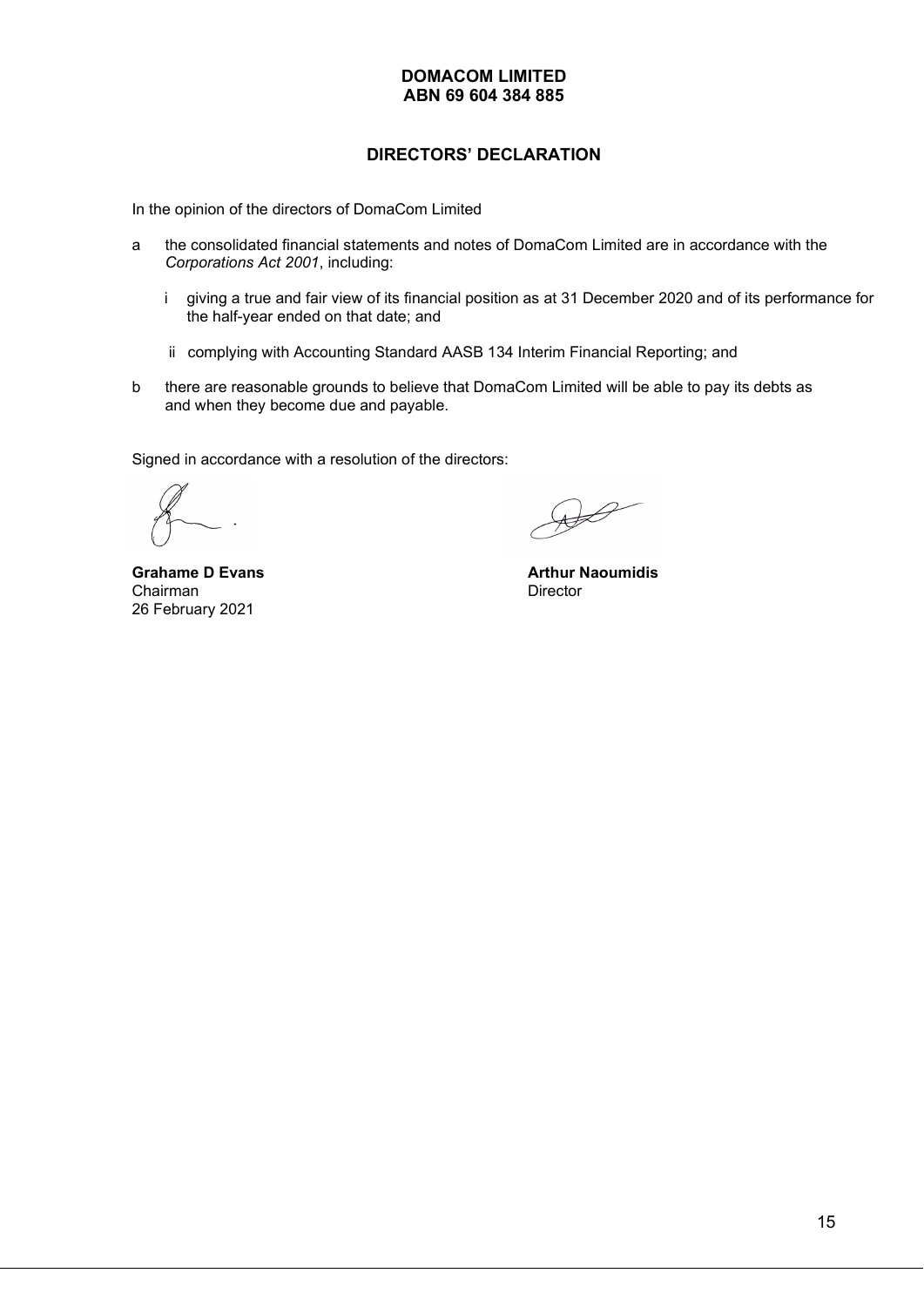

Collins Square, Tower 5 727 Collins Street Melbourne VIC 3008

Correspondence to: GPO Box 4736 Melbourne Victoria 3001

T +61 3 8320 2222 F +61 3 8320 2200 E info.vic@au.gt.com W www.grantthornton.com.au

# **Independent Auditor's Review Report**

To the Members of DomaCom Limited

#### **Report on the review of the half year-financial report**

#### **Conclusion**

We have reviewed the accompanying half-year financial report of DomaCom Limited (the Company) and its subsidiaries (the Group), which comprises the consolidated statement of financial position as at 31 December 2020, and the consolidated statement of profit or loss and other comprehensive income, consolidated statement of changes in equity and consolidated statement of cash flows for the half year ended on that date, a description of accounting policies, other selected explanatory notes, and the directors' declaration.

Based on our review, which is not an audit, we have not become aware of any matter that makes us believe that the accompanying half-year financial report of DomaCom Limited does not comply with the *Corporations Act 2001* including:

(a) giving a true and fair view of the DomaCom Limited financial position as at 31 December 2020 and of its performance for the half-year ended on that date; and

(b) complying with Accounting Standard AASB 134 *Interim Financial Reporting* and the *Corporations Regulations 2001.*

#### **Basis for Conclusion**

We conducted our review in accordance with ASRE 2410 *Review of a Financial Report Performed by the Independent Auditor of the Entity*. Our responsibilities are further described in the Auditor's Responsibilities for the Review of the Financial Report section of our report. We are independent of the Company in accordance with the auditor independence requirements of the *Corporations Act 2001* and the ethical requirements of the Accounting Professional and Ethical Standards Board's APES 110 *Code of Ethics for Professional Accountants (including Independence Standards)* (the Code) that are relevant to our audit of the annual financial report in Australia. We have also fulfilled our other ethical responsibilities in accordance with the Code.

#### **Material uncertainty related to going concern**

We draw attention to Note 1 in the financial report, which indicates that the Group incurred a net loss of \$2,644,725 for the half year ended 31 December 2020 and, as of that date, the Group had a net working capital deficiency of \$608,954. As stated in Note 1, these events or conditions, along with other matters as set forth in Note 1, indicate that a material uncertainty exists that may cast significant doubt on the Group's ability to continue as a going concern. Our conclusion is not modified in respect of this matter.

Grant Thornton Audit Pty Ltd ACN 130 913 594 a subsidiary or related entity of Grant Thornton Australia Ltd ABN 41 127 556 389

'Grant Thornton' refers to the brand under which the Grant Thornton member firms provide assurance, tax and advisory services to their clients and/or refers to one or more member firms, as the context requires. Grant Thornton Australia Ltd is a member firm of Grant Thornton International Ltd (GTIL). GTIL and the member firms are not a worldwide partnership. GTIL and each member firm is a separate legal entity. Services are delivered by the member firms. GTIL does not provide services to clients. GTIL and its member firms are not agents of, and do not obligate one another and are not liable for one another's acts or omissions. In the Australian context only, the use of the term 'Grant Thornton' may refer to<br>Grant Thornton Australia Limited ABN 41 127 556 389 and its Australian subsi Grant Thornton Australia Limited.

**www.grantthornton.com.au**